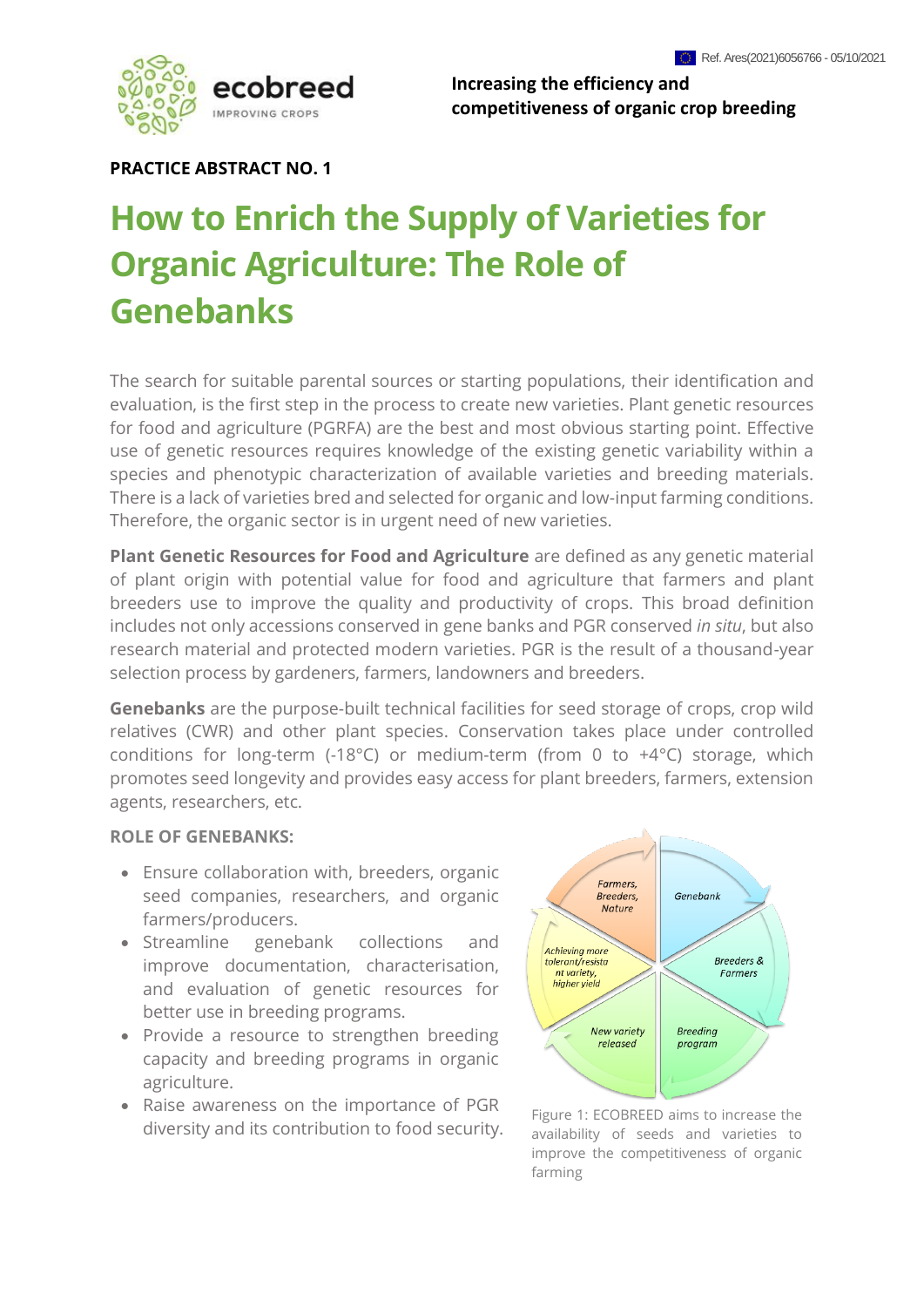National genebanks conserve and make available PGRs that have traits that may be useful and necessary for organic farmers (e.g. increased competitiveness, tolerance/resistance to pests and diseases, etc.) or have better adaptation to specific/local environmental conditions. Therefore, a comprehensive assessment and characterisation of genetic resources available to breeders, researchers and farmers will lead to greater efficiency and success in breeding new varieties. Increased access and availability to end users, as well as sufficient knowledge and information about these resources, are essential for their efficient future use.

Genebanks offer:

- a large selection of PGRs
- an information portal with easily accessible search function for variety characteristics, etc.
- standards for PGRFA documentation and information exchange

Seed samples from PGR are made available to users free of charge (but only in small quantities) for breeding, research and training purposes, but not for direct commercial use.

Signing a Standard Material Transfer Agreement (SMTA) is a basic requirement for any exchange of PGR samples.

**The ECOBREED consortium has already identified working collections of more than 200 genotypes of wheat, potato, soybean and buckwheat that may be suitable for organic farming. The project is carrying out a comprehensive phenotypic characterisation of this genetic material under organic conditions in a range of environments, with the information being made widely available through an information portal. This will provide a valuable resource for breeders, organic farmers and researchers, with the potential to improve the competitiveness of organic farming in Europe.**

# **FURTHER INFORMATION**

European Search Catalogue for Plant Genetic Resources: [https://eurisco.ipk](https://eurisco.ipk-gatersleben.de/)[gatersleben.de](https://eurisco.ipk-gatersleben.de/)

Genetic Resources Information System of Slovakia<https://griss.vurv.sk/> GRIN Czech information<https://grinczech.vurv.cz/gringlobal/search.aspx> List of Germplasm databases [https://www.ecpgr.cgiar.org/resources/germplasm](https://www.ecpgr.cgiar.org/resources/germplasm-databases)[databases](https://www.ecpgr.cgiar.org/resources/germplasm-databases)

FAO – Genetic resources<http://www.fao.org/genetic-resources/en/> Global system of ex situ conservation https://www.genesys-pgr.org/ Crop wild relatives' global portal<http://www.cropwildrelatives.org/> World Information and Early Warning System on PGRFA http://www.fao.org/wiewsarchive/wiews.jsp